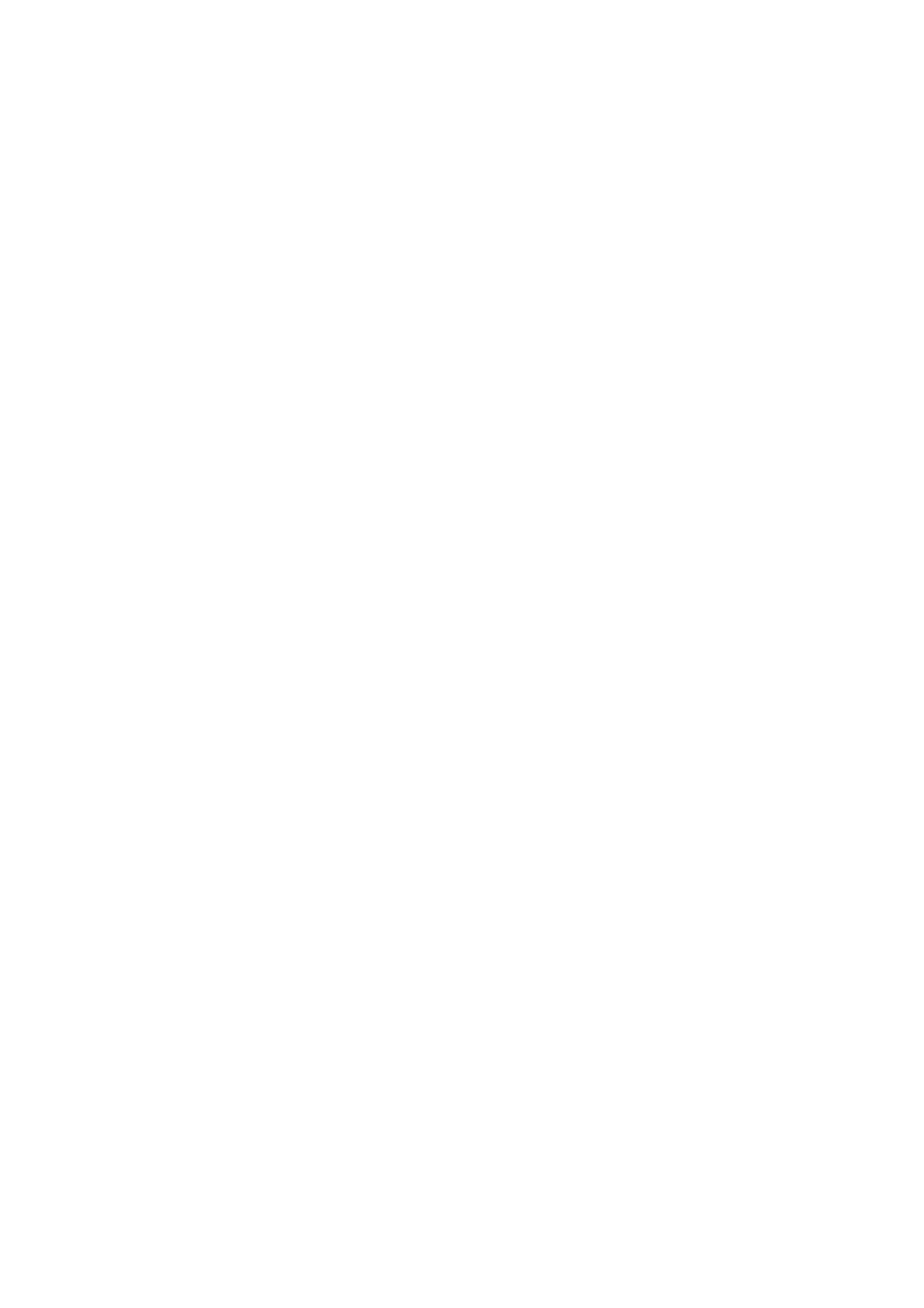## **Imprint**

|              | <b>Notice</b>                                                                                                                                                                                                                                                                                                                                                                                                                                                                                                                                                                                                              |
|--------------|----------------------------------------------------------------------------------------------------------------------------------------------------------------------------------------------------------------------------------------------------------------------------------------------------------------------------------------------------------------------------------------------------------------------------------------------------------------------------------------------------------------------------------------------------------------------------------------------------------------------------|
| $\mathbb{R}$ | This document, T 811 067, is valid only for the product described in Section 1.                                                                                                                                                                                                                                                                                                                                                                                                                                                                                                                                            |
|              | This document is subject to change or withdrawal without prior notice. The validity of the statements made in this<br>document applies until the statements are revised by a new edition of the document (T number with new index).<br>The user of this document is responsible for staying up to date with the current status through the edi-<br>tor/publisher. We accept no responsibility for claims against any incorrect statements in this document which<br>were unknown to the publisher at the time of publication. Handwritten changes and additions are not valid. This<br>document is protected by copyright. |
|              | Foreign language documentation as listed in this document is always released or changed at the same time as<br>the German edition. If there are inconsistencies between the foreign language documentation and the German<br>documentation, the German documentation is binding.<br>Some words in this document are highlighted in blue. These are terms and designations which are the same in<br>all languages and are not translated.                                                                                                                                                                                   |
|              | Users are encouraged to contact the editor/publisher if there are statements which are unintelligible, misleading,<br>incorrect, or if there are errors.                                                                                                                                                                                                                                                                                                                                                                                                                                                                   |
|              | © Securiton AG, Alpenstrasse 20, 3052 Zollikofen, Switzerland                                                                                                                                                                                                                                                                                                                                                                                                                                                                                                                                                              |

| This document, T 811 067 <sup>1</sup> , is available in the following languages: | German T 811 067 de  |
|----------------------------------------------------------------------------------|----------------------|
|                                                                                  | English T 811 067 en |
|                                                                                  | French T 811 067 fr  |
|                                                                                  |                      |
|                                                                                  |                      |

Current edition: 06.09.2012 Rd

l

<sup>&</sup>lt;sup>1</sup> Reference document: B6-LXI2, V 1.0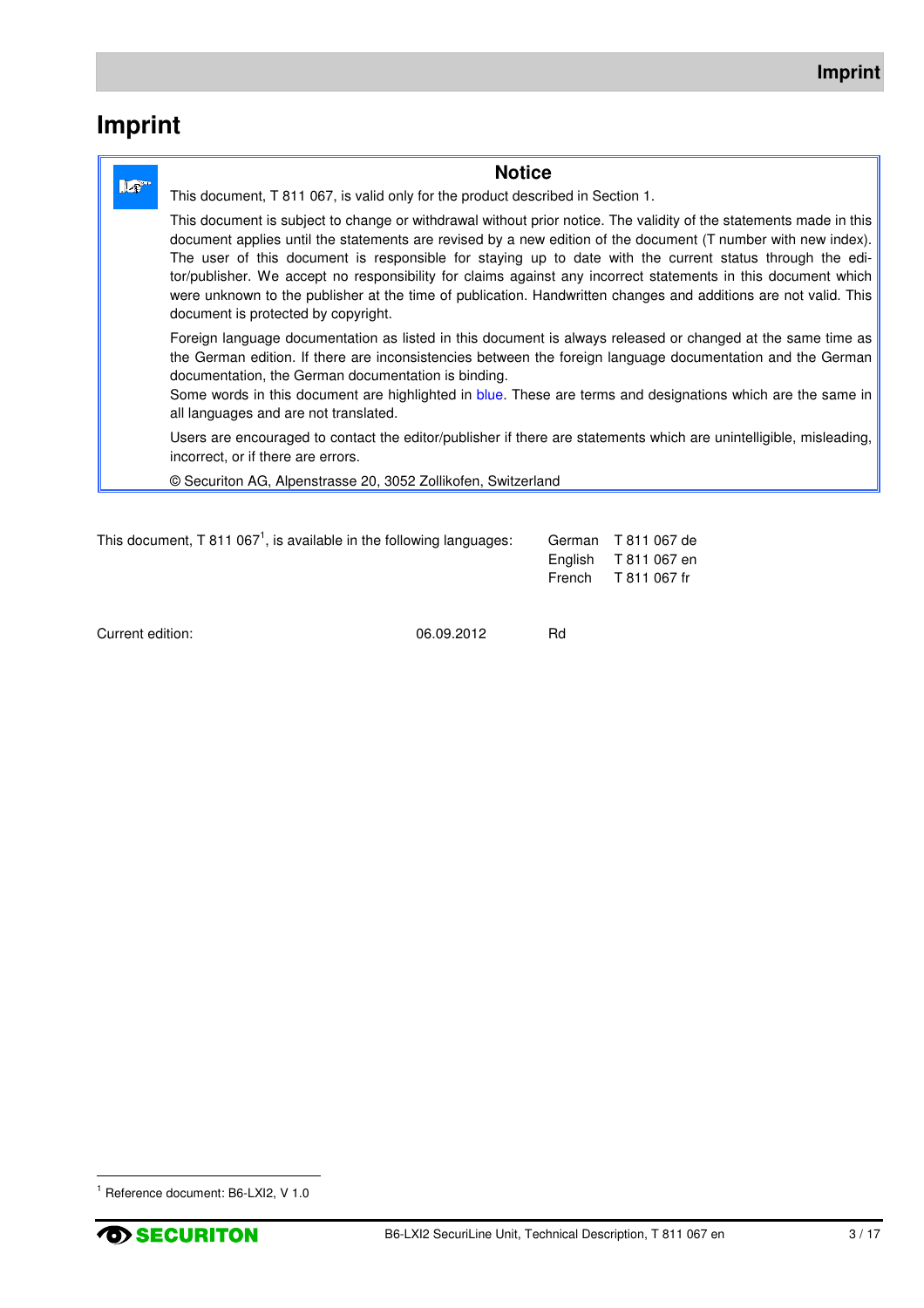### **Safety information**

## **Safety information**

Provided the product is deployed by trained and qualified persons in accordance with this document (T 811 067) and the hazard, safety and general information in this technical documentation is observed, there is no danger to persons or property under normal conditions and when used properly.

National and state-specific laws, regulations and guidelines must be observed and adhered to in all cases.

Below are the designations, descriptions and symbols of general, danger, and safety information as found in this document.

#### **Danger**

If the Danger notice is not properly observed, the product and other system parts may present a hazard for persons and property, or the product and other system parts may be damaged to the extent that malfunctioning results in danger to persons and property.

- Description of which dangers can occur
- Measures and preventative actions
- How dangers can be averted
- Other safety-relevant information



**STOP** 

#### **Warning**

The product may be damaged if the safety information is not heeded.

- Description of which damage can occur
- Measures and preventative actions
- How dangers can be averted
- Other safety-relevant information



#### **Notice**

The product may malfunction if this notice is not observed.

- Description of which malfunctions can be expected
- Measures and preventative actions
- Other safety-relevant information



#### **Environmental protection / recycling**

Neither the product nor product components present a hazard to the environment provided they are handled properly.

- Description of which parts have environmental protection issues
- Description of how devices and their parts have to be disposed of in an environmentally-friendly way
- Description of the recycling possibilities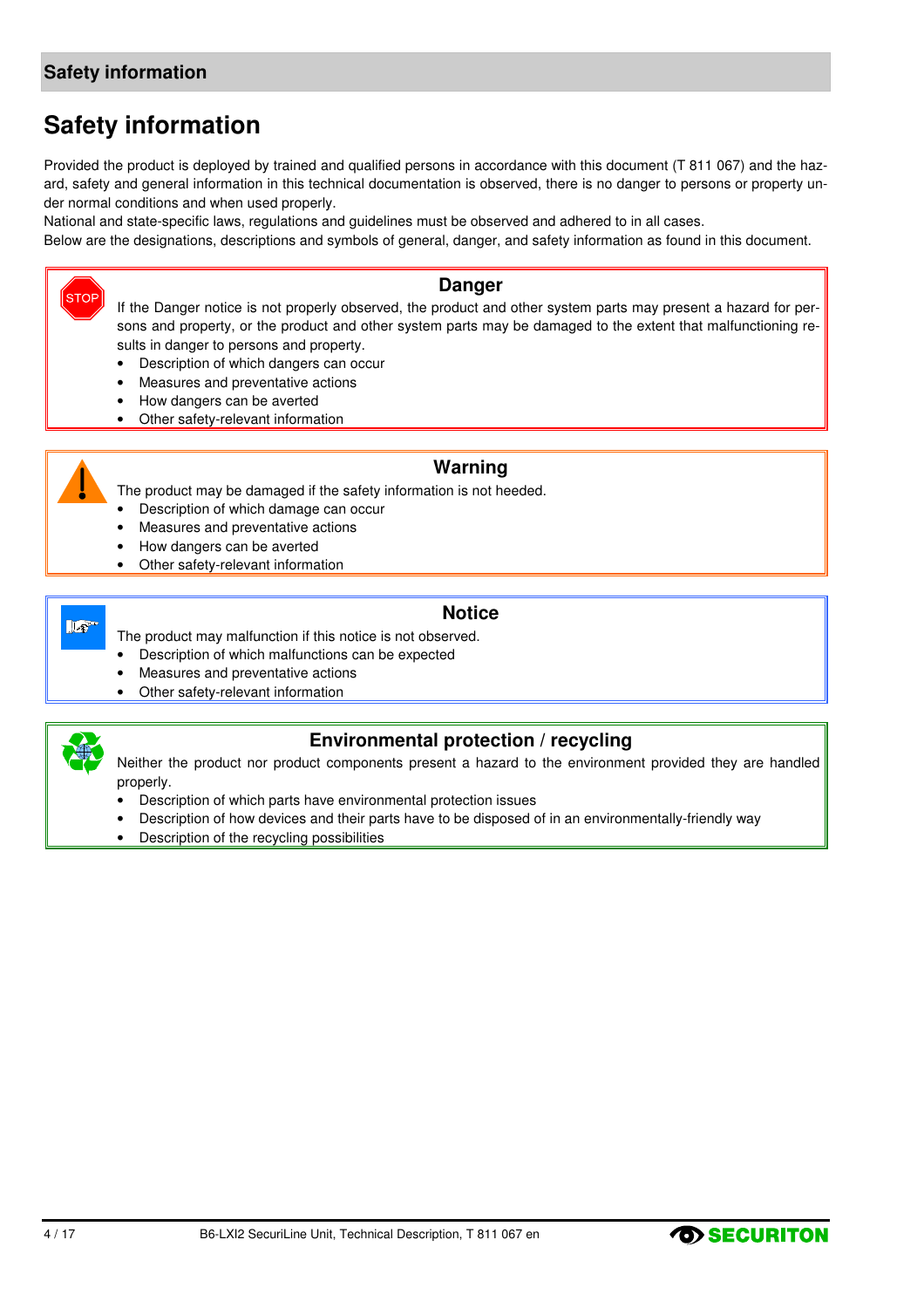## **Document history**

**First edition Date 06.09.2012**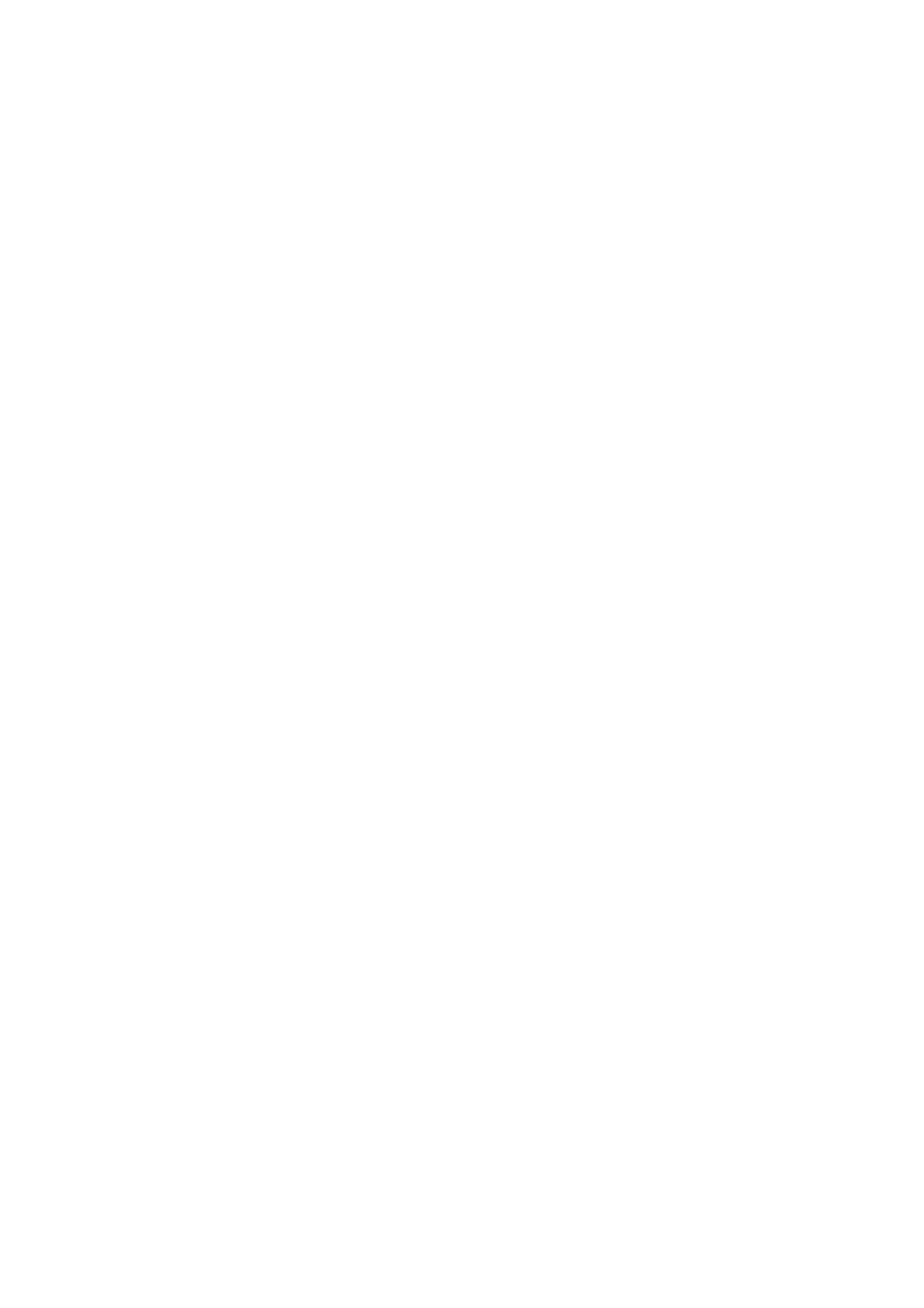## **Contents**

| 1                | General                                | 9                                     |
|------------------|----------------------------------------|---------------------------------------|
| 1.1              | Validity                               |                                       |
| 1.2              | General                                | $\begin{array}{c} 9 \\ 9 \end{array}$ |
| 1.3              | Compatibility notice                   | $\boldsymbol{9}$                      |
|                  |                                        |                                       |
| $\boldsymbol{2}$ | Design and function                    | 9                                     |
| 2.1              | Overview                               | $\overline{9}$                        |
| 2.2              | Interfaces                             | 10                                    |
| 2.2.1            | Loop interface (X2)                    | 10                                    |
| 3                | <b>Programming and planning</b>        | 13                                    |
| 4                | <b>Fault displays</b>                  | 13                                    |
| 5                | <b>Connection examples</b>             | 13                                    |
| 5.1              | SecuriLine connection extended         | 13                                    |
| 5.2              | Stub line connection                   | 14                                    |
| 5.3              | SecuriLine eXtended modules connection | 14                                    |
| 6                | <b>Technical data</b>                  | 16                                    |
| 7                | Article numbers / spare parts          | 17                                    |
| 8                | <b>List of figures</b>                 | 17                                    |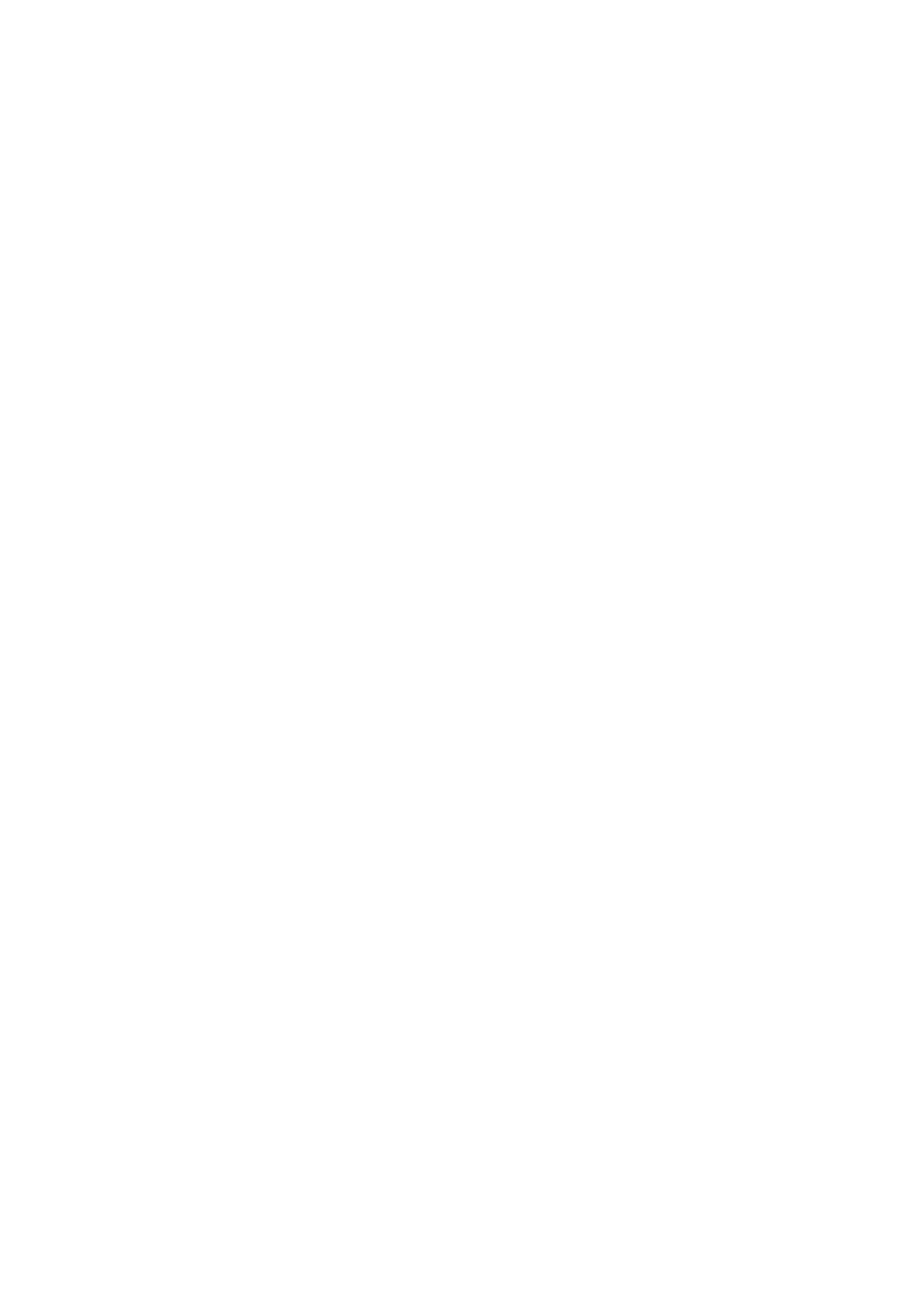## **1 General**

#### **1.1 Validity**

The following documentation is valid for the SecuriFire B6-LXI2 SecuriLine Unit with edition 20-1100002-01-01.

#### **1.2 General**

Le

The B6-LXI2 (Dialog Analog Interface) can be fitted to the B6-BCB13 main control unit of the SCP2000 if required and serves to connect two additional SecuriLine eXtended loops with their associated detectors and modules. In addition, the module has a LAN interface.

#### **1.3 Compatibility notice**

**Notice**  Lor The B6-LXI2 is supported beginning with SecuriFire Studio V 1.2.

**Notice** 

The B6-LXI2 meets both the specification of SecuriLine eXtended as also that of SecuriLine.

## **2 Design and function**

The B6-LXI2 SecuriLine Unit is used for power supply and evaluation of two addressable loops with the associated detectors and modules of the SecuriLine eXtended. Alternatively, an addressable loop and two stub lines or four stub lines can also be connected.

In addition, the module has a LAN interface. Thus even with 4 loops, all options of the LAN interface (ISP-IP for connecting alarm management systems, VirtualMIC, remote access, etc.) can be used.

#### **2.1 Overview**

The B6-LXI2 printed circuit board can be used as an option to the SCP2000. The system connection to the B6- BCB13 is on the rear side with a 48-pin male connector. The fire detection lines are connected on the front side with a 16-pin plug-in screw terminal.



**Fig. 1 B6-LXI2**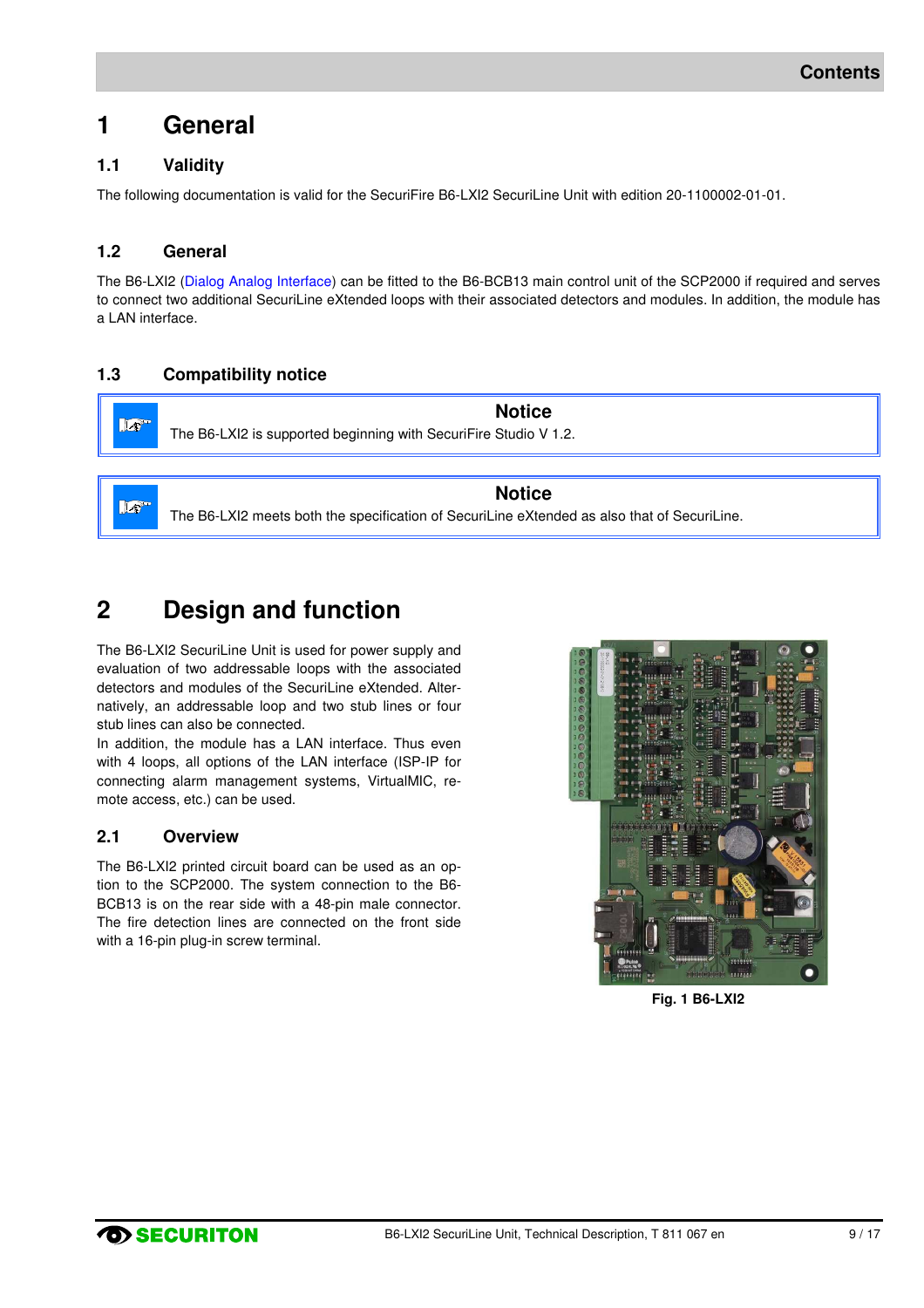#### **Design and function**

#### **2.2 Interfaces**

- **X1** Interface for the B6-BCB13 main control unit
- **X2** Connection plug for 2 addressable loops or 4 stub lines
- **X3** Connection plug for the LAN-Interface (RJ45)



**Fig. 2 Interfaces to the B6-LXI2** 

#### **2.2.1 Loop interface (X2)**

The B6-LXI2 is designed for connecting 2 addressable loops. Each loop interface has its own current-limited output driver which supplies the connected loop with power. There is only one transmission and reception part per loop. When it is operated as a stub, communication alternates between the two stubs.

#### **Logical limitations:**

The number of elements per loop depends on the type of used/connected elements and is logically limited. One panel can manage in sum 768 zones, outputs and inputs.

#### **Physical limitations:**

**Notice**  Lo The actual loop length depends on the number and type (power consumption, inner resistance) of participants, on additional power load (number of switched on alarm LEDs, telegram current), and on the cable crosssection. This means that for the optimal configuration the number of participants and the coverage range of the loop must be matched to each other. A tool is available for calculating the maximum possible loop length and the maximum number of participants.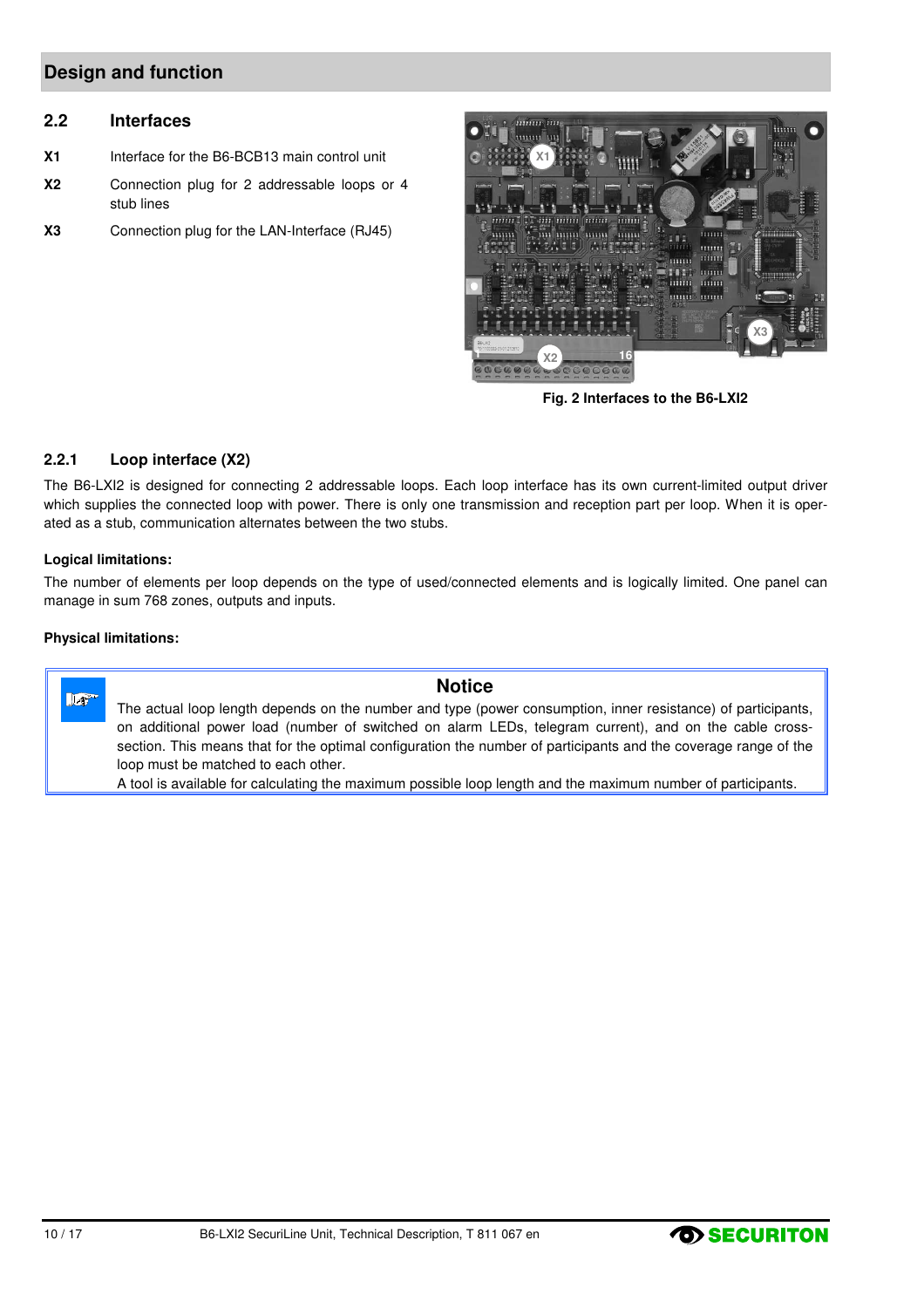#### **Connection**

|                              | SecuriLine eXtended             | <b>SecuriLine</b>                   |  |  |
|------------------------------|---------------------------------|-------------------------------------|--|--|
| Addressable loops per board: | max. 2                          |                                     |  |  |
| Stubs per board:             |                                 | max. 4                              |  |  |
| Main processing units:       |                                 | B6-BCB13                            |  |  |
| Participants per loop:       | max. 250                        | max. 128                            |  |  |
| Participants per stub:       | max. 64                         | max. 64                             |  |  |
| Logical elements:            |                                 | max. 768 / B6-LXI2                  |  |  |
| $Modules:$ <sup>1)</sup>     | BX-AIM, BX-IM4, BX-IOM, BX-OI3, | BA-AIM, BA-IM4, BA-IOM, BA-OI3,     |  |  |
|                              | BX-O1, BX-I2, BX-REL4, BX-RGW   | BA-REL4, BA-RGW                     |  |  |
|                              | SDI81X, SDI82X                  | SDI81, SDI82, COM81, SLI51A, SLM35  |  |  |
| Detectors:                   | MCD 573X, MCP 535X, MCP 545X    | MCD 573, STD 531, SSD 531, UTD 531, |  |  |
|                              |                                 | MCP 535, MCP 545                    |  |  |
| Alarm units:                 | BX-SOL, BX-FOL,                 | BA-SOL, BA-FOL,                     |  |  |
|                              | BX-SBL 501, BX-SBL 502,         | SBL 501, SBL 502,                   |  |  |
|                              | BX-API                          | BA-API                              |  |  |
| Loop length:                 | max. 3'500 m                    | max. 2'000 m                        |  |  |
| Max. line resistance:        | $255 \Omega$                    | 150 Ω                               |  |  |

<sup>1)</sup> The maximum number of connectable modules is found in these documentations: SF-AI-04 or SF-Release-Notes

## Lo

#### **Notice**

The properties of the SecuriLine eXtended (e.g. 250 participants per ring) apply only when SecuriLine eXtended elements are used. Since the SecuriLine eXtended elements are backwards compatible, mixed operation with elements of SecuriLine is also possible; in this case, however, the performance features of the conventional Se-curiLine apply to the ring.

#### **Loop connector plug (X2)**

| Loop no. | <b>Designation</b> | <b>Function</b>      |
|----------|--------------------|----------------------|
|          |                    | Not available        |
|          | G4                 | Screen               |
|          | C <sub>4</sub>     | GND loop end         |
| 2        | L4                 | +24 V loop end       |
|          |                    | Not available        |
|          | G3                 | Screen               |
|          | C <sub>3</sub>     | GND loop beginning   |
|          | L3                 | +24 V loop beginning |
|          |                    | Not available        |
|          | G2                 | Screen               |
|          | C2                 | GND loop end         |
| 1        | L2                 | +24 V loop end       |
|          |                    | Not available        |
|          | G1                 | Screen               |
|          | C <sub>1</sub>     | GND loop beginning   |
|          | L1                 | +24 V loop beginning |

| Loop no.       | <b>Designation</b> | <b>Function</b>      |              | Stub no.       | <b>Designation</b> | <b>Function</b> |
|----------------|--------------------|----------------------|--------------|----------------|--------------------|-----------------|
|                |                    | Not available        |              | 4              |                    | Not available   |
|                | G4                 | Screen               |              |                | G4                 | Screen          |
|                | C4                 | GND loop end         |              |                | C <sub>4</sub>     | GND stub 4      |
| $\overline{c}$ | L4                 | +24 V loop end       |              |                | L4                 | $+24$ V stub 4  |
|                |                    | Not available        |              |                |                    | Not available   |
|                | G <sub>3</sub>     | Screen               |              |                | G <sub>3</sub>     | Screen          |
|                | C <sub>3</sub>     | GND loop beginning   | 3            | C <sub>3</sub> | GND stub 3         |                 |
|                | L3                 | +24 V loop beginning |              |                | L3                 | $+24$ V stub 3  |
|                |                    | Not available        | $\mathbf{2}$ |                | Not available      |                 |
|                | G <sub>2</sub>     | Screen               |              | G <sub>2</sub> | Screen             |                 |
|                | C2                 | GND loop end         |              | C <sub>2</sub> | GND stub 2         |                 |
|                | L <sub>2</sub>     | +24 V loop end       |              | L2             | $+24$ V stub 2     |                 |
| 1              |                    | Not available        |              |                |                    | Not available   |
|                | G <sub>1</sub>     | Screen               |              |                | G <sub>1</sub>     | Screen          |
|                | C1                 | GND loop beginning   |              | C <sub>1</sub> | GND stub 1         |                 |
|                | L1                 | +24 V loop beginning |              |                | L1                 | $+24$ V stub 1  |

"Loop" mode of operation "Stub" mode of operation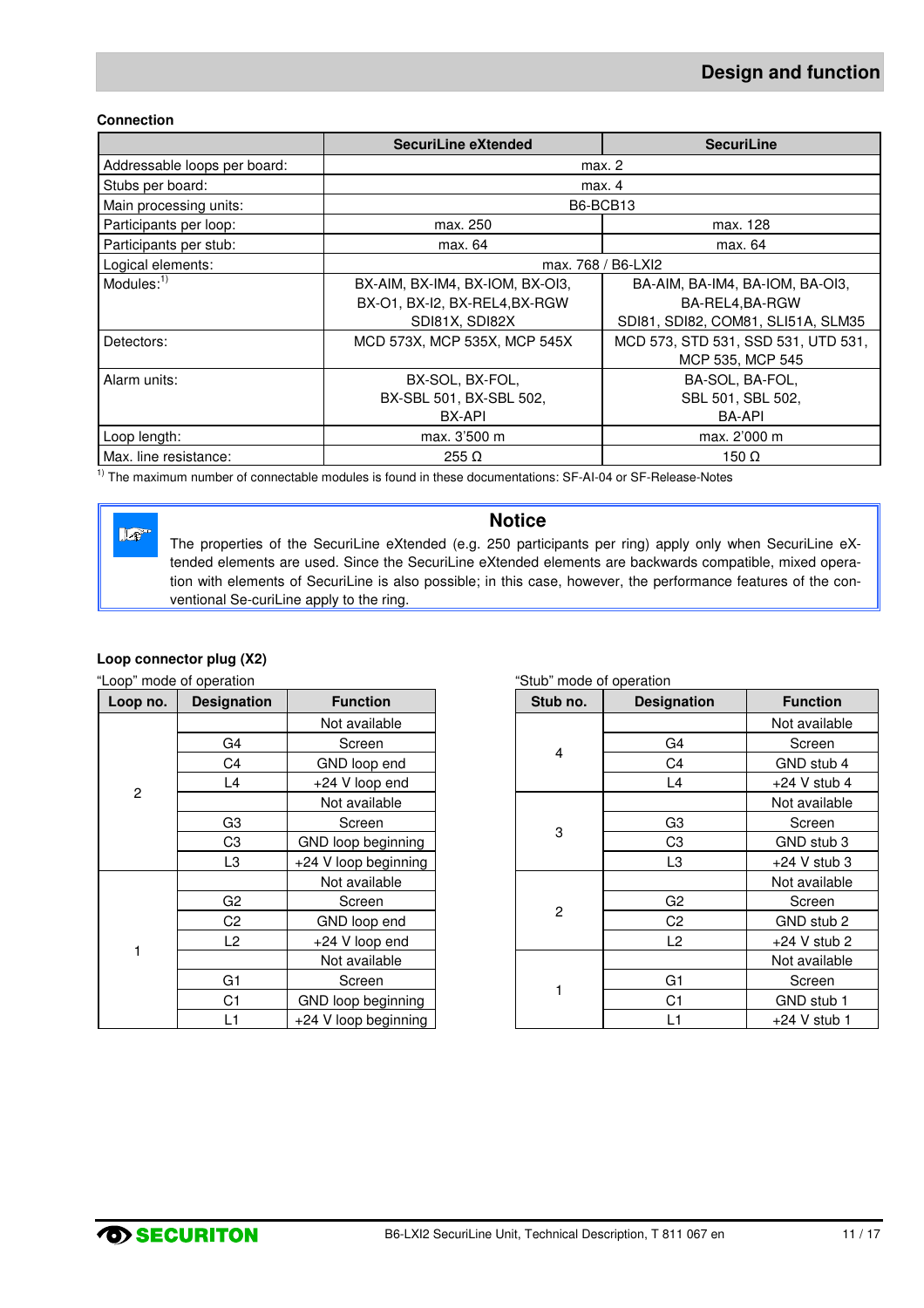## **Design and function**

| Loop voltage:                                          | +30 V $\pm$ 3 %                                                   |
|--------------------------------------------------------|-------------------------------------------------------------------|
| Loop current:                                          | 150mA max.                                                        |
| Short-circuit current:                                 | 232mA typ.                                                        |
|                                                        | max. 3500m (according to loop length calculation)                 |
| max. line resistance 255 Ω                             |                                                                   |
| Start-stop operation, 8 data bits                      |                                                                   |
| Manchester format                                      |                                                                   |
| $9'600$ Baud / $4'800$ b/s                             |                                                                   |
| <b>Bidirectional</b>                                   |                                                                   |
| J-Y(St)Y 1x2X0.8 rt; 1 pair, screened, twisted         |                                                                   |
| Capacity: max. 120 nF / km                             |                                                                   |
| max. 350 nF                                            |                                                                   |
|                                                        | EMC, ESD by means of Transzorp diodes and high-voltage capacitors |
| 16-pin plug-in screw terminal, max. 1.5mm <sup>2</sup> |                                                                   |
|                                                        |                                                                   |

### **LAN Interface (X3)**

| Pin | <b>Function</b> |
|-----|-----------------|
|     | $TX+$           |
| 2   | TX-             |
| 3   | $RX+$           |
| 4   | Termination     |
| 5   | Termination     |
| 6   | RX-             |
|     | Termination     |
|     | Termination     |

| Connection:        | Ethernet 10/100 BaseTx                       |
|--------------------|----------------------------------------------|
| Transmission type: | TCP/IP                                       |
| Direction:         | Bidirectional, full duplex                   |
| Protection:        | EMC, ESD by means of high-voltage capacitors |
| Mechanical design: | RJ-45 connector, 8 pin                       |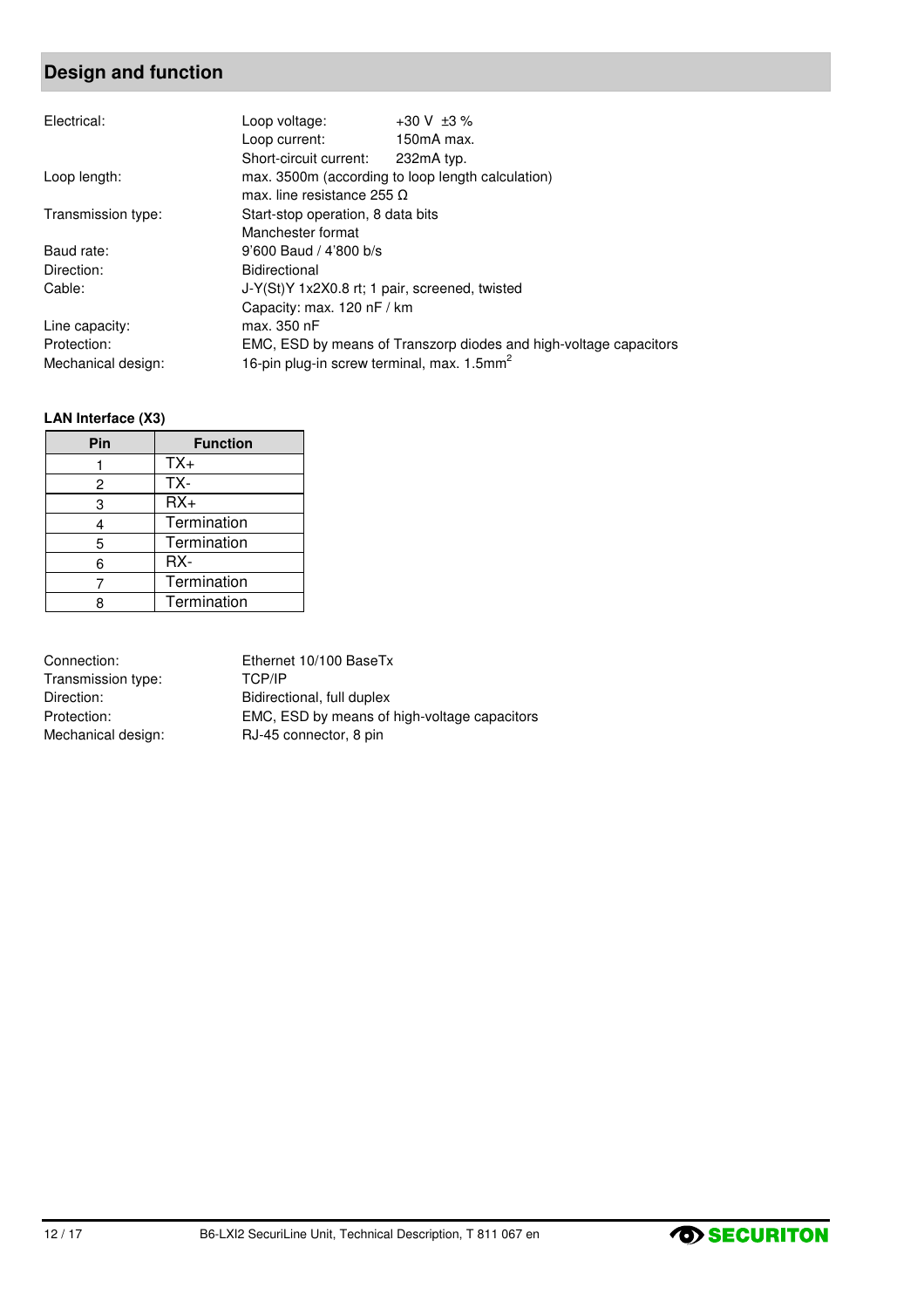## **3 Programming and planning**

SecuriFire software documentation for programming and planning is in preparation.

## **4 Fault displays**

**Le** 

The plain text information of a fault code can be called up with the "Additional info" MIC button (magnifying glass).

## **5 Connection examples**

#### **5.1 SecuriLine connection extended**

#### **Notice**

• All modules and detectors of the SecuriLine extended are fully symmetrical with respect to the input circuit and short-circuit isolators. When wiring, it is therefore unimportant from which side of the loop "INCOMING" and "OUTGOING" are connected. For purposes of clarity, however, we recommend continuing with one wiring system once begun.



**Fig. 3 SecuriLine extended connection**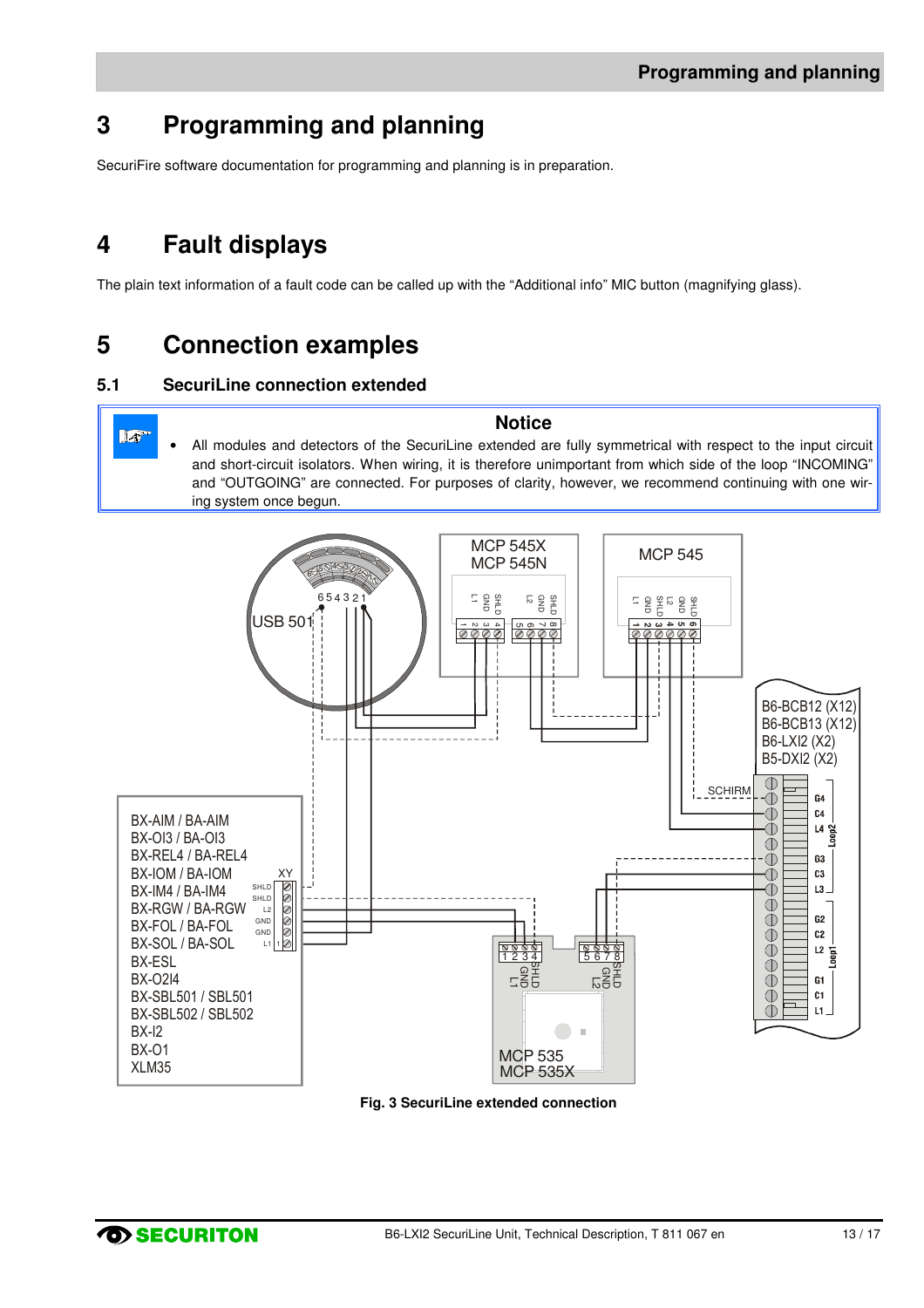#### **Connection examples**

#### **5.2 Stub line connection**



**Notice** 

According to EN 54 standards max. 32 detectors (sum of automatic + manual detectors) must be installed on a stub line.



**Fig. 4 Stub line connection** 

#### **5.3 SecuriLine eXtended modules connection**

- The **BX-AIM** advanced input module functions as a DC-line branch on the addressable loop and can be planned either as a monitored input for polling potential-free contacts or as a detection zone for connecting collective detectors. Among other things, it serves to connect intrinsically safe threshold detectors (Ex-i) with intermediate (in-line) switching of a Zener barrier; the module also has an output for a parallel indicator.
- The **BX-OI3** output/input module can be planned either as an output/input module (1x relay output, 2x monitored inputs, 1x opto-isolator) or as a detector or detection zone for connecting special detectors.
- The **BX-REL4** relay module has 4 potential-free relay outputs for switching loads. All relays are bistable changeover contacts and each one has a screw terminal for the normally closed contact and normally open contact. For each output an "Aktiv in Fail-Safe-Lage" can be programmed in the event of loop voltage failure.
- The **BX-IOM** input/output module has a monitored output and a galvanically isolated input. It is for actuating monitored consumers (e.g. sirens) which are supplied with power from external voltage sources. The input can be used to poll potential-bound voltage sources.
- The **BX-IM4** input module has 4 inputs for monitored and unmonitored polling of potential-free contacts.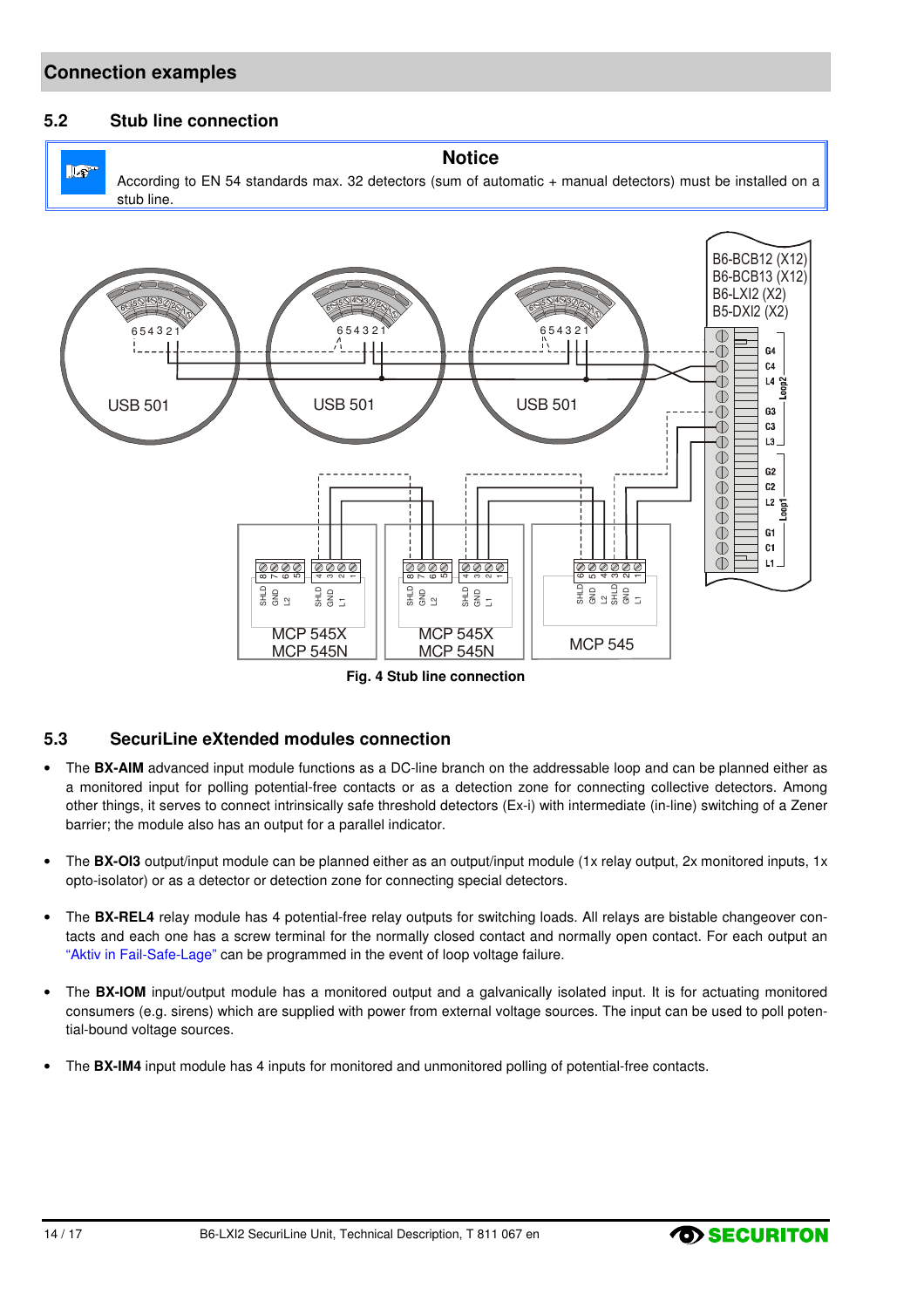- The input module **BX-I2** contains one primary input for polling potential-free contacts and one opto-isolator input, which can be used for monitoring an external voltage if necessary.
- The output module **BX-O1** comprises a potential-free relay output for switching loads of up to 2 A and up to 230 V.
- The **BX-RGW** radio module serves to link radio detectors to the fire alarm control panel.
- The **BX-FOL** addressable loop flashlight serves to visually signal a fire alarm in interior rooms and is suitable for connecting directly to the X-LINE.
- The **BX-SOL** addressable loop siren serves to audibly signal a fire alarm in interior rooms.
- The **BX-SBL 501** loop design base and the **BX-SBL 502** loop ceiling siren audibly signal a fire alarm in interior rooms.



**Fig. 5 Connecting SecuriLine eXtended modules** 



#### **Notice**

Further information and detailed descriptions of how to connect the SecuriLine eXtended modules are found in the relevant technical documentation.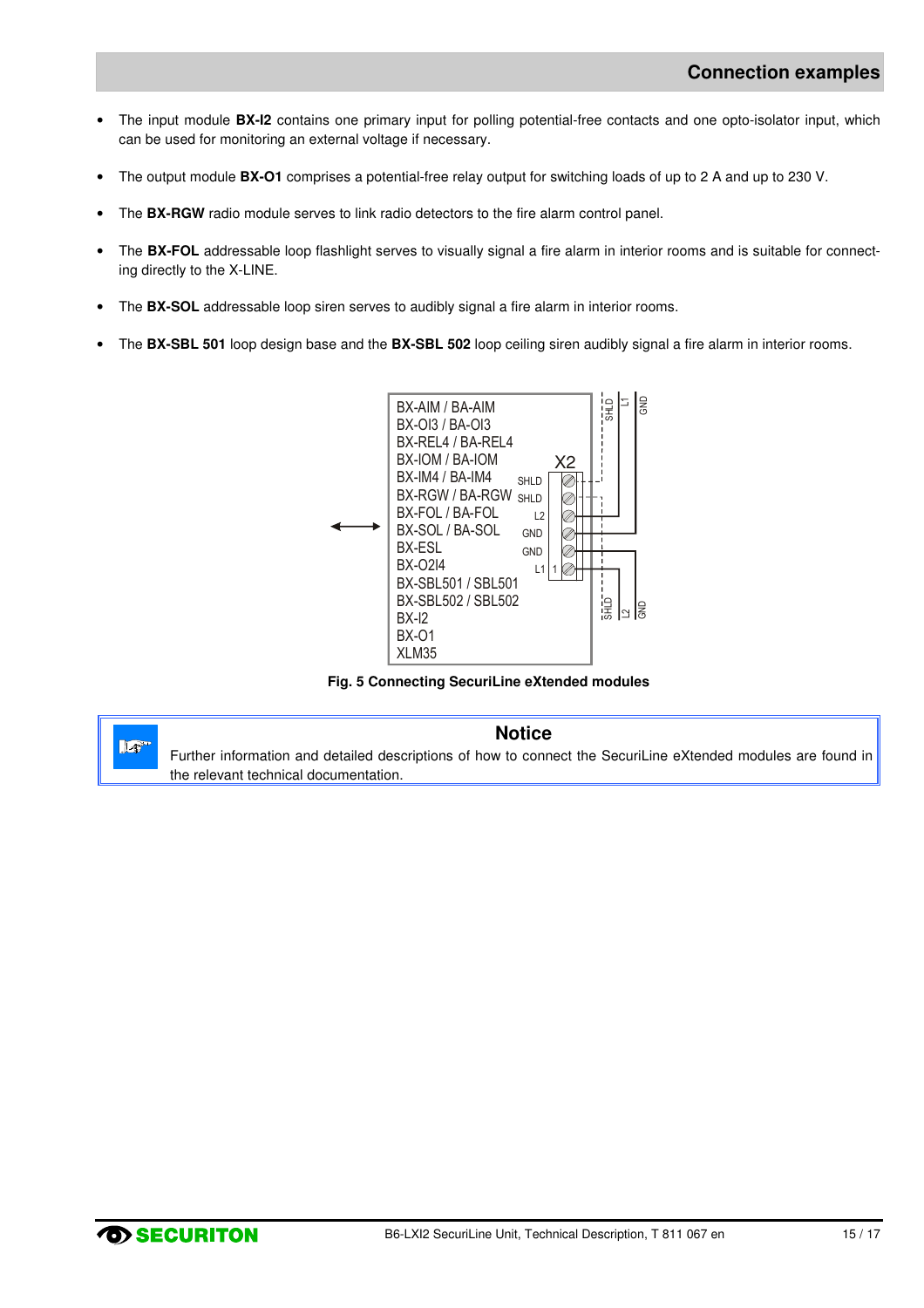## **6 Technical data**

#### **Power supply**

The power supply of the B6-LXI2 SecuriLine unit is internal via the B6-BCB13 main control unit.

| Supply voltage::   | VCC 1 | +3.4 V $\pm$ 2 % |
|--------------------|-------|------------------|
|                    | VCC 2 | +5.1 V $\pm$ 2 % |
| Power consumption: | ICC.  | approx. 31 mA    |

#### **Power requirement**

**Notice** 

**Le** In the event of a power failure, the fire alarm control panel is powered by batteries. Depending on the configuration and connected peripheral devices (unit, detectors, sirens, etc.), it is important to ensure that the batteries have sufficient capacity to operate the fire alarm control panel for the specified time (e.g. according to a standard or directive).

For the power requirement calculation there is a power calculation tool in which the battery types in use and the necessary bridging time (according to local standards and directives) are entered.

| $-5^{\circ}$ C to +50 °C, measured at natural convection under the unit<br>5% to 95% without condensation<br>$\geq$ 80 kPa, up to 2,000 m above sea level<br>IP00, no protection against contact, foreign matter or water |                                                                                                                                                                                              |  |
|---------------------------------------------------------------------------------------------------------------------------------------------------------------------------------------------------------------------------|----------------------------------------------------------------------------------------------------------------------------------------------------------------------------------------------|--|
| EN 50130-4<br>EN 50081-1<br>EN 50082-2<br>EN 55022<br>VdS 2110                                                                                                                                                            | Electromagnetic compatibility<br>Emission standard for residential environments<br>Immunity for industrial environments<br>Radio disturbance characteristics<br>Schutz gegen Umwelteinflüsse |  |
| EN54-17, EN54-18                                                                                                                                                                                                          |                                                                                                                                                                                              |  |
| <b>VDE 0800</b><br><b>VDE 0804</b><br>EN60950-1                                                                                                                                                                           | Telecommunications - Security<br>Telecommunications - Additional definitions<br>Safety Part 1: General Requirements                                                                          |  |
|                                                                                                                                                                                                                           |                                                                                                                                                                                              |  |

#### **Dimensions**

Unit (H x D x W): 142,5 x 93,5 x 18 mm